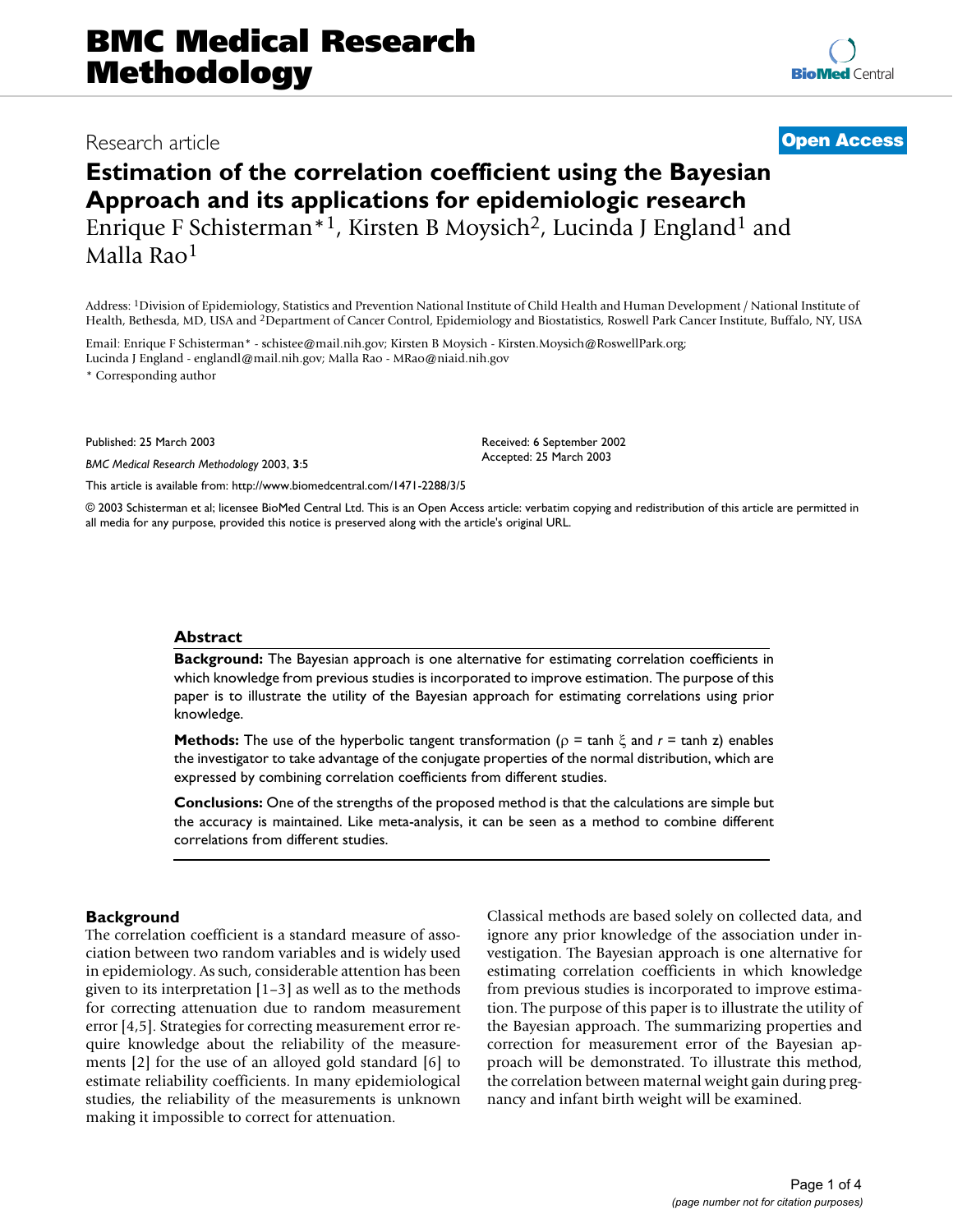#### *Statistical Methods*

Bayes' Theorem holds that a prior state of knowledge offers relevant information for statistical analyses. To update beliefs about a hypothesis, Bayes' Theorem is used to calculate the posterior probability of the hypothesis, such as correlation coefficient ρ. As such, Bayes' Theorem [7] holds that the posterior probability  $\rho$  is given by the following formula:

$$
P(\rho | data) = \frac{P(data | \rho)P(\rho)}{P(data)} \qquad (1.1)
$$

The factor  $P(data|\rho)$  is the likelihood function evaluated at ρ or the data collected from the investigator's study. The P(ρ) depends upon information present before the study, i.e., prior probability. The term 1/*P*(*data*) should be viewed as a factor that makes the total probability equal to 1 when adding over all possible ρ's; that is, the denominator P(data) is the sum or integral of the numerator over all ρ's. It is often referred to as the normalizing constant. Bayes' Theorem [8] can be rewritten as such:

Posterior Probability ∝ Likelihood × Prior Probability (1.2)

where  $\infty$  means proportional to.

We suppose that the two variables of interest, X and Y, follow a bivariate normal distribution with means  $\mu_x$  and  $\mu_y$ , variances  $\sigma_x$  and  $\sigma_y$  respectively, and correlation coefficient  $\rho(x,y) = \rho$ . We will use the following conventional notation to represent the sample mean, variance and covariance:

$$
\overline{x} = \frac{\sum x_i}{n} \qquad \overline{y} = \frac{\sum y_i}{n}
$$

$$
S_{xx} = \sum (x_i - \overline{x})^2
$$

$$
S_{yy} = \sum (y_i - \overline{y})^2
$$

and

$$
S_{xy} = \sum (x_i - \overline{x})(y_i - \overline{y}).
$$

Also, as a reminder, the sample correlation coefficient *r* is defined by:

$$
r = \frac{Sxy}{\sqrt{SxxSyy}} \qquad (1.3)
$$

Using standard reference priors for  $\mu_{x}$ ,  $\mu_{y}$ ,  $\sigma_{x}$ , and  $\sigma_{y}$ , and applying (1.2), a reasonable approximation to the posterior density [4] of  $\rho$  is given by

$$
P(\rho | x, y) \propto P(\rho) \frac{\left(1 - \rho^2\right)^{(n-1)/2}}{\left(1 - \rho \times r\right)^{n - (3/2)}}\tag{1.4}
$$

After making the substitution  $\rho = \tanh \xi$  and  $r = \tanh z$ , we find that ξ is approximately normal with mean z and variance 1/n. These results were derived in a series of complicated substitutions by Fisher [10] and are described in detail elsewhere [4].

One of the most important properties of the hyperbolic tangent transformation ( $ρ = tanh ξ$  and  $r = tanh z$ ) is its capacity to take full advantage of the conjugate properties of the normal distribution, which is accomplished by combining correlation coefficients from different studies. As stated in (1.2), we need a prior and a likelihood function to find the posterior density, which will follow a normal distribution where:

 $\mu_{Posterior} = \varsigma^2_{\text{pos}} \times (n_{prior} \times \tanh^{-1} r_{prior} + n_{Likelihood} \times \tanh^{-1} r_{prior}$  $r_{likelihood}$ ) (1.5)

and variance:

$$
\sigma_{Posterior}^2 = \frac{1}{n_{prior} + n_{Likelihood}} \qquad (1.6)
$$

In general, many different priors can be used in (1.4), but clearly the inference becomes easier if we choose a prior in the following form for c:

$$
P(\rho) \propto (1 - \rho^2)^c \quad (1.7)
$$

The choice of c is an important one, since it will determine the weight the prior will have in estimation. If we do not have any information from previous studies, a common choice for c will be 0, that is,  $p(\rho) \propto 1$ . There are some other choices for c, such as -3/2 (referred to as the multiple parameter Jeffreys' rule) [8]. A detailed description of this concept is beyond the scope of this paper and is discussed elsewhere [9,10].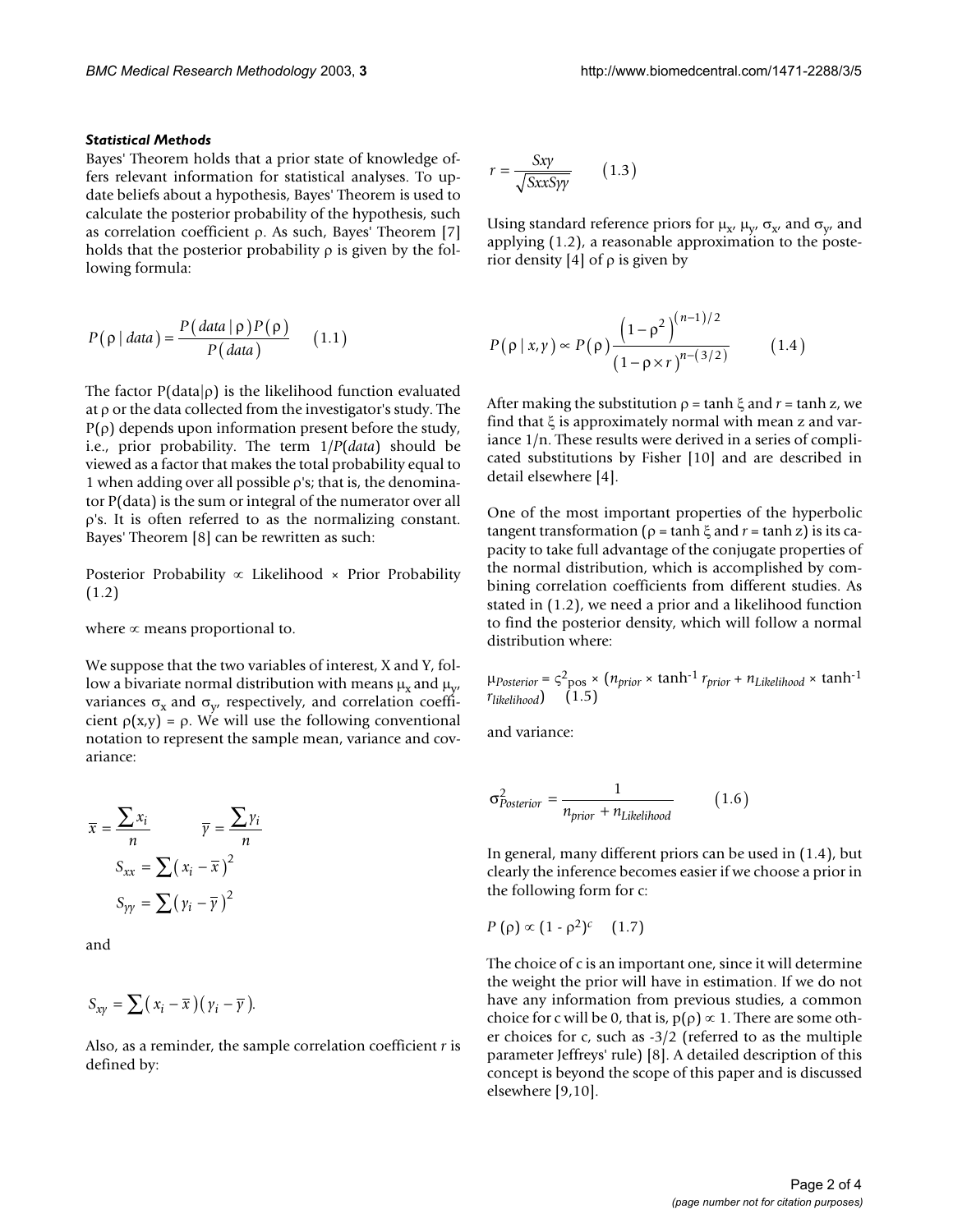#### *Application*

Researchers have hypothesized that birth weight and maternal weight gain during pregnancy are correlated, especially in African American women. To examine this question, we utilized the data from the Angler Cohort Study.

#### *Description of the Study Population*

The New York State Angler Cohort Study was initiated in 1991 to characterize exposure to persistent toxic contaminants through the consumption of Lake Ontario sport fish in men and women of reproductive age. Potential relations between these exposures and various reproductive and developmental endpoints were also assessed. A description of the cohort and has been published elsewhere [11]. Briefly, the New York State Angler Cohort Study employed a cross-sectional design to survey a stratified random sample of men and women between the ages of 18 and 40 who bought fishing licenses in 16 upstate New York counties in close proximity to Lake Ontario. Detailed information has been complied for the children born to cohort members between 1986 and 1991 and includes data from birth certificates and maternal and newborn medical records. Of the 2430 women with singleton index births during the study time period, 2205 (91%) had both medical records and birth certificates available with no missing data relevant to the study question.

Among the index study group of children, the prevalence of low birth weight (<2500 grams) and pre-term delivery (<37 weeks) were 3.3 and 3.7 percent, respectively. The mean birth-weight was 3503 grams and the mean gestational age was 39.7 weeks. The majority of women were white (98.8%) and were married at the time of delivery (92.6%). For the current study, we restricted our analysis to African American women ( $n = 26$ ). In these women, the mean weight gain was  $29.61 \pm 10.86$  pounds, and the mean infant birth-weight was  $3484 \pm 462$  grams.

#### *Implementation of the Bayesian Methodology*

The correlation between maternal weight gain during pregnancy and infant birth-weight in African American women was estimated using data from the Angler Cohort Study. It is known that maternal weight gain in this study was measured with error. The sample correlation coefficient between maternal weight gain and infant birth weight was  $r_{xy}$  = 0.27 (n = 26). This estimate differs greatly from that of a previous study ( $r_{xy}$  = 0.63) in which the maternal weight gain measurements were performed more precisely and were based in a large sample  $(n = 1026)[12]$ .

We combined data collected in the Angler Cohort Study with information from the prior study using formulas (1.5) and (1.6). Specifically, we had a normally distributed prior and likelihood, which are conjugate functions.

The posterior distribution then is normally distributed, with the following variance:

$$
\sigma_{Posterior}^2 = \frac{1}{n_{prior} + n_{Likelihood}} = \frac{1}{26 + 1026} = 0.0009
$$

and mean

$$
\mu_{Posterior} = \varsigma^2_{\text{pos}} \times \left( n_{prior} \times \tanh^{-1} r_{prior} + n_{Likelihood} \times \tanh^{-1} r_{likelihood} \right) =
$$

 $0.0009 \times (1026 \times \tanh^{-1} 0.63 + 26 \times \tanh^{-1} 0.266) = 0.691$ 

That is, Normal(Mean =  $0.691$ , Variance =  $0.0009$ ), resulting in a point estimate of the correlation coefficient of  $tanh(0.691) = 0.598$ .

Since we know the posterior distribution, we also can calculate the 95% posterior probability interval, which is defined by

$$
\mu_{Posterior} \pm 1.960 \times \sqrt{(\sigma_{Post}^2)} = 0.691 \pm 1.96 \times (0.0009)^{1/2}
$$

that is, (0.63–0.75).

Using the hyperbolic tangent transformations, we obtained a corresponding interval for the posterior  $ρ$  (0.56– 0.63). If we only based our conclusion on the collected data, the 95 percent confidence interval would be 0.27  $\pm$  $1.96 \times (1/26)^{1/2}$  or (-0.11 – 0.65). This corresponds to a 95% confidence interval for the correlation coefficient of  $(-0.11 - 0.57)$  in the original scale.

#### **Discussion**

The epidemiologic literature offers various methods for combining study results such as meta-analysis or correction procedures for measurement error concerns. Some of these approaches are not directly applicable to correlation studies while others are not practical due to the lack of suitable of statistical software and complicated mathematical formulations. In this paper, we introduce epidemiologists to an alternative method for estimating correlation coefficients, which is both simple and accurate.

In our example, the confidence interval of the correlation between maternal weight gain and infant birth weight based only on the data from the Angler Cohort Study was very wide and included zero. However, after applying Bayesian methods, the point estimate increased and the interval became very narrow. Assuming birth weight was perfectly measured, there are three potential explanations